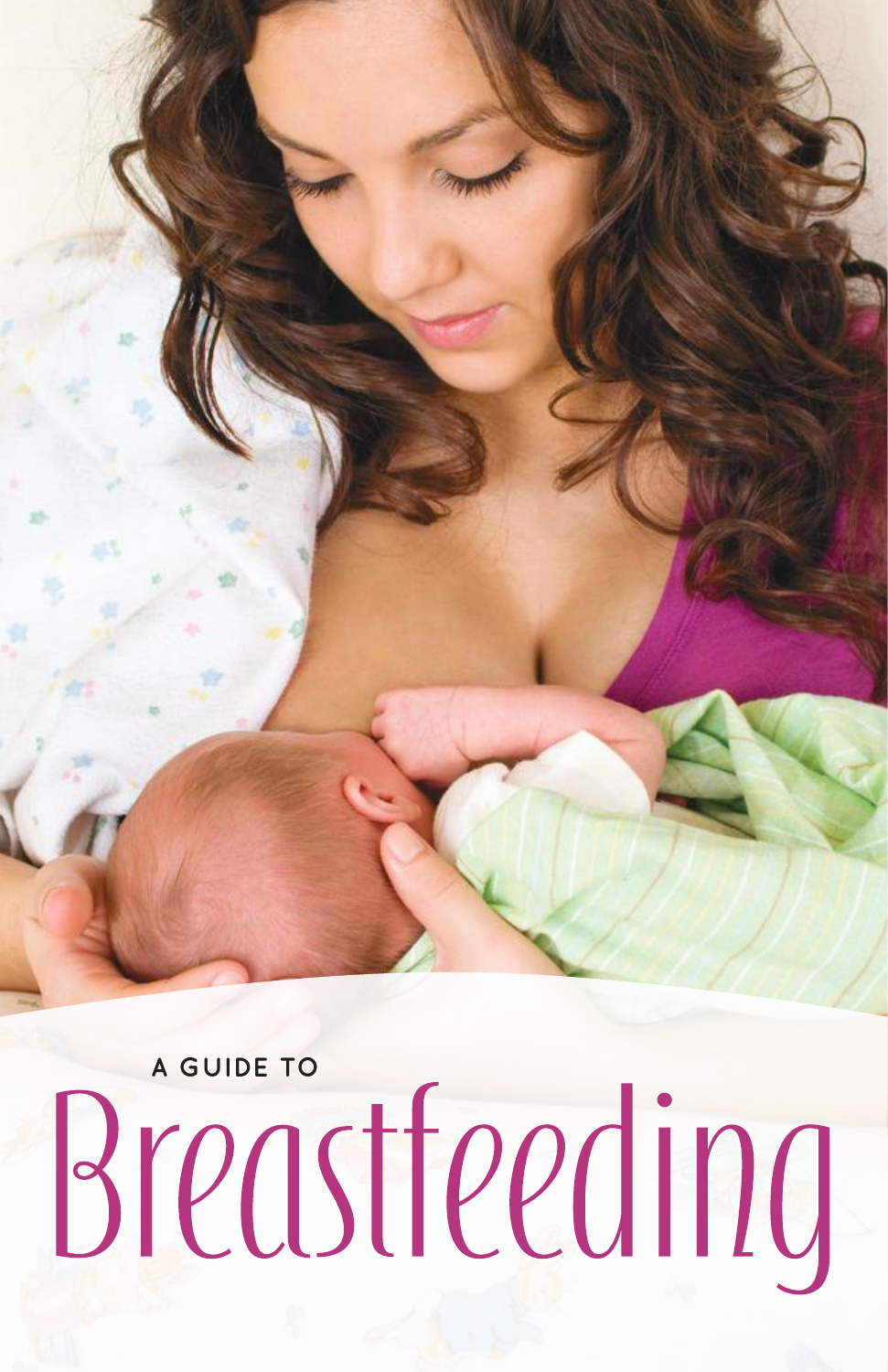# **Breastfeeding**

#### A gift that lasts a lifetime!

- Breastmilk is all your baby needs for the first six months. After six months, begin offering your baby solid foods in addition to breastmilk.
- Breastfed babies are healthy babies. Formula fed babies have more ear infections, diarrhea, and allergies. Formula fed babies are more likely to become overweight, obese, or develop diabetes.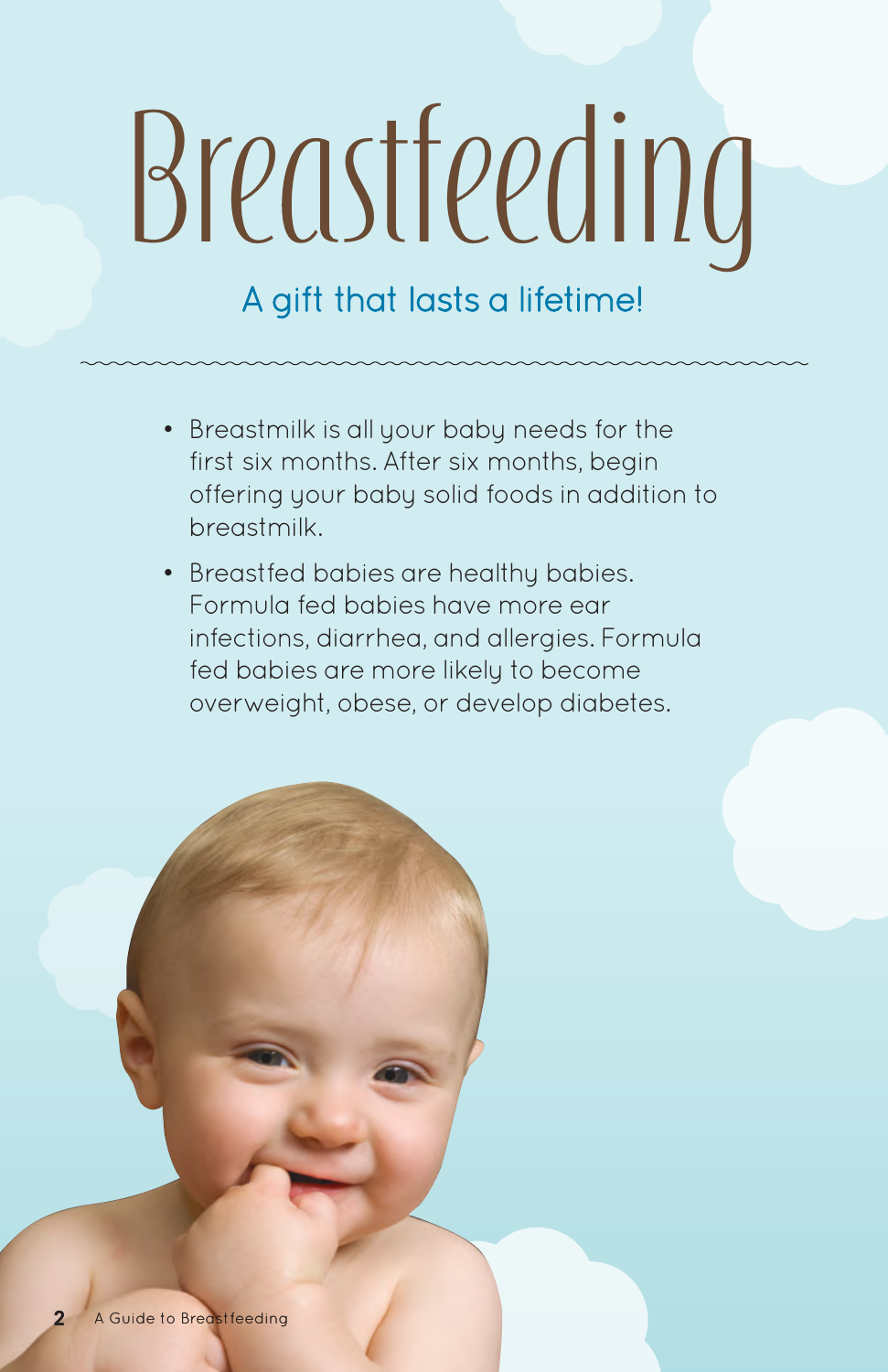- Breastmilk is always clean, safe, and at the right temperature.
- Breastfeeding is good for you! It helps you recover faster from labor and delivery, and it may help you lose pregnancy weight faster.
- Moms who breastfeed are less likely to develop diabetes, certain types of cancer, and heart disease.
- Breastfeeding is convenient; it is easy to breastfeed away from home! No bottles to carry and clean or formula to mix.
- Breastfeeding is better for the environment. It does not need packaging, bottles, nipples, and soap for washing these items.

Pediatricians recommend that babies should be breastfed for at least the first 12 months of life or longer as mother and baby wish.



- [Getting Off to a Great Start](#page-3-0)
- [Finding Comfortable Positions](#page-5-0)
- [Tips for a Good Latch](#page-10-0)
- [Support of Family, Friends, and Dad](#page-12-0)  Makes a Difference
- [Breastfeeding Questions & Answers](#page-14-0)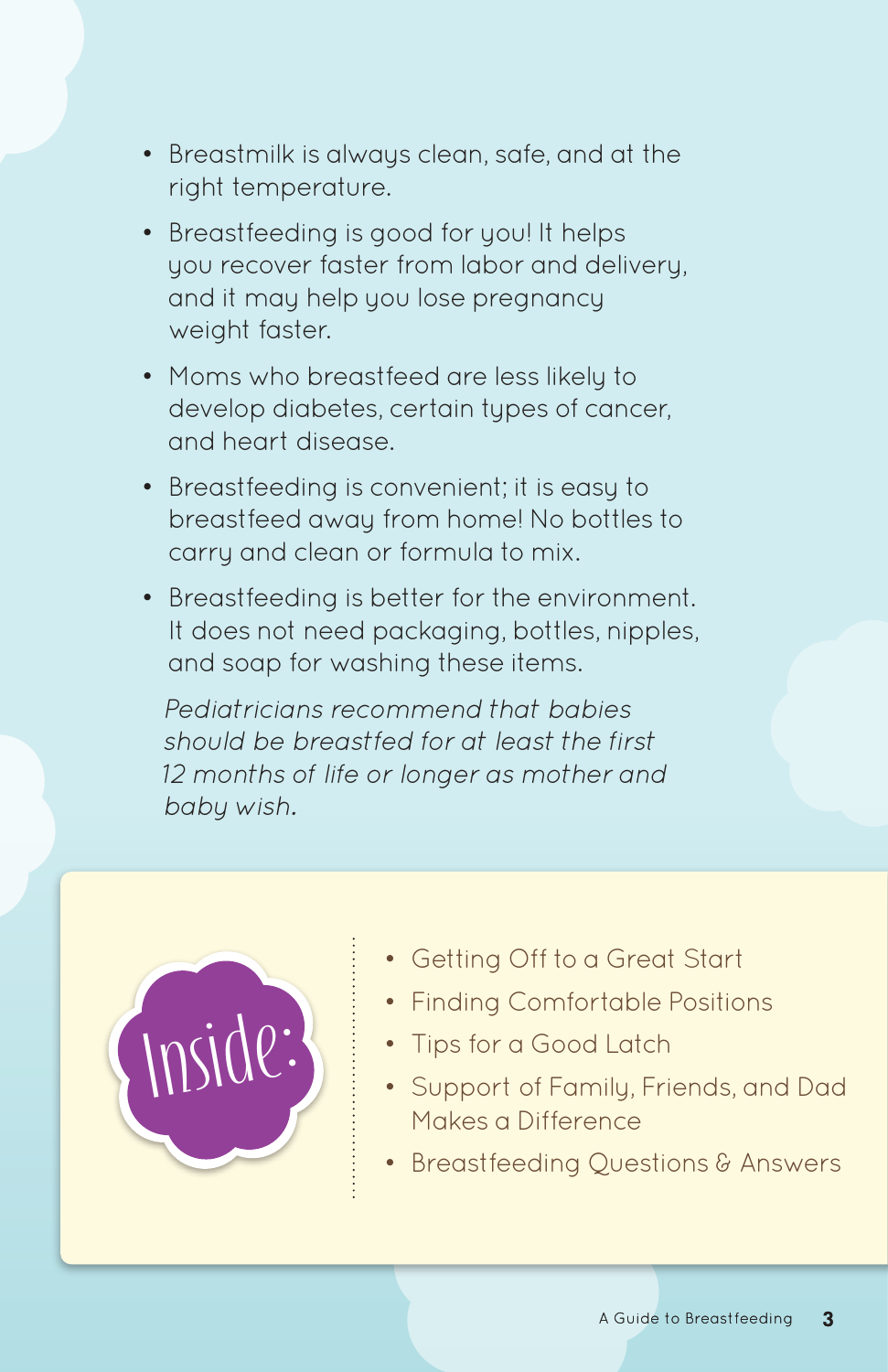### <span id="page-3-0"></span>**Great Start** Getting Off to a

#### **Babies are born to breastfeed.**

Let your baby follow his natural instincts. He can breastfeed with just a little help from you.

- Tell your doctor and nurses in the hospital that you plan to breastfeed and not to give any bottles or pacifiers to your baby.
- Breastfeed your baby as soon as possible after delivery. Tell your doctor and nurses that you want to hold your baby skin-to-skin during the first hour or two after birth.
- Ask the hospital if they have an International Board Certified Lactation Consultant (IBCLC) who can give you helpful advice.

**It is important to me to keep breastfeeding because my baby is healthier, it's easy to do, and it's cheap.**

**—WIC Mom**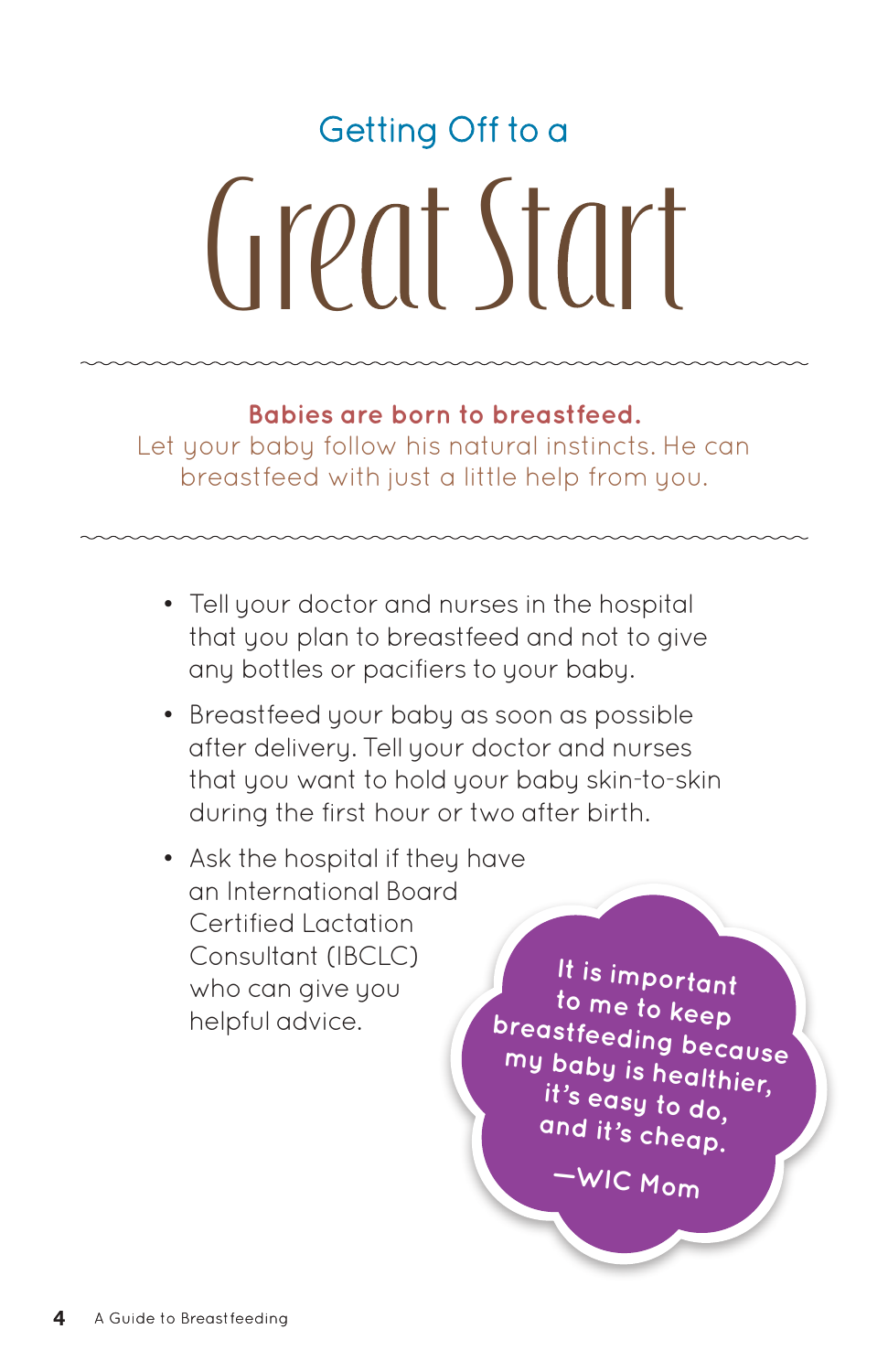- Breastfeeding takes practice—just like learning a new dance. It gets easier as your baby grows.
- Try some of the positions on the next pages. Relax while you and your baby get used to breastfeeding.
- Call your WIC office if you need help or have questions about breastfeeding.

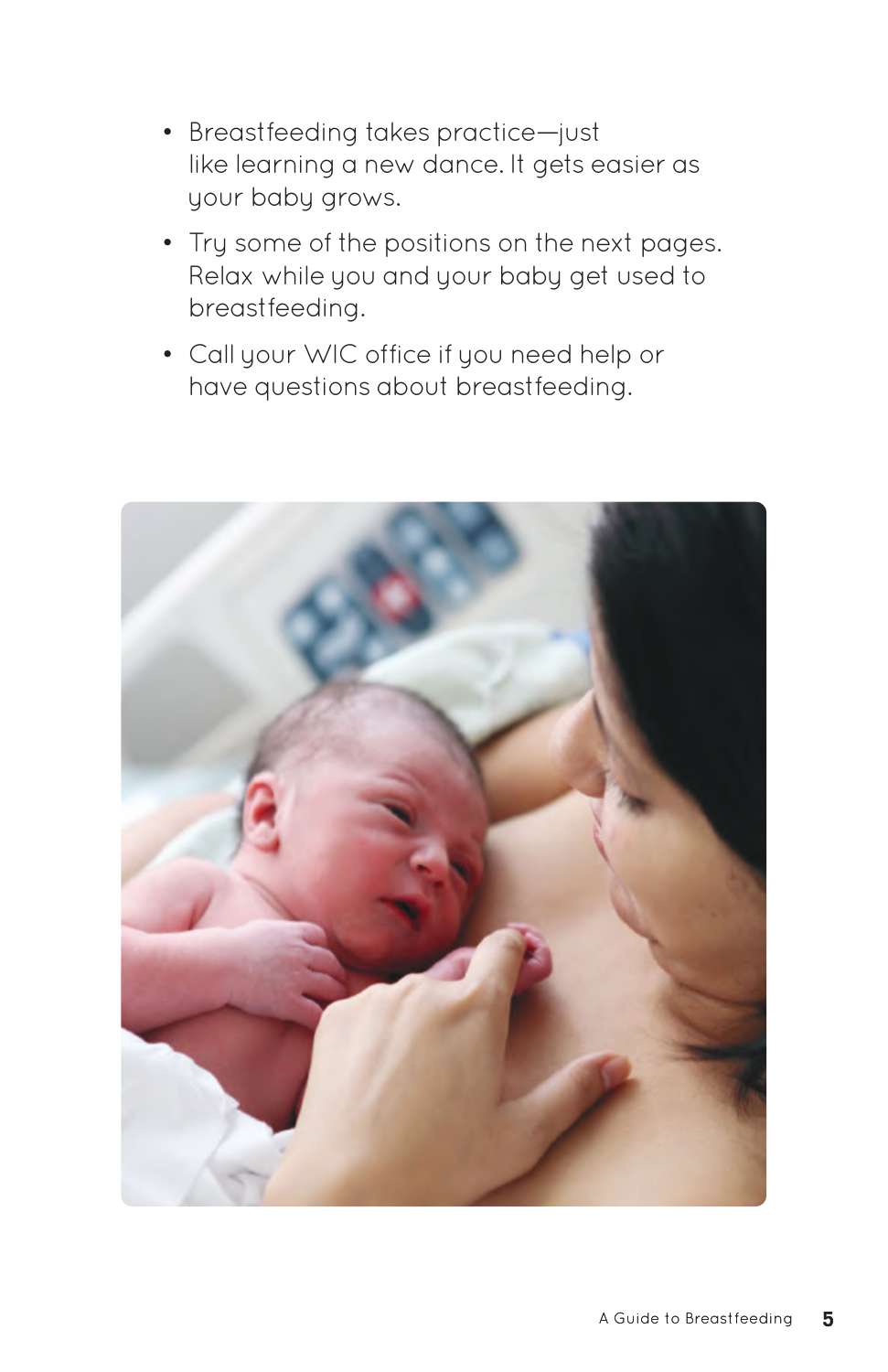### <span id="page-5-0"></span>**Positions** Finding Comfortable



#### **Laid Back**

The best way to help your baby use his natural instincts.

- Lean back comfortably; use pillows for support if you want.
- Have your baby skin-to-skin, or in light clothing (not wrapped).
- Lay baby on your chest; let him move towards your breasts. Relax and enjoy.
- Your body supports your baby's body; use pillows or blankets to help.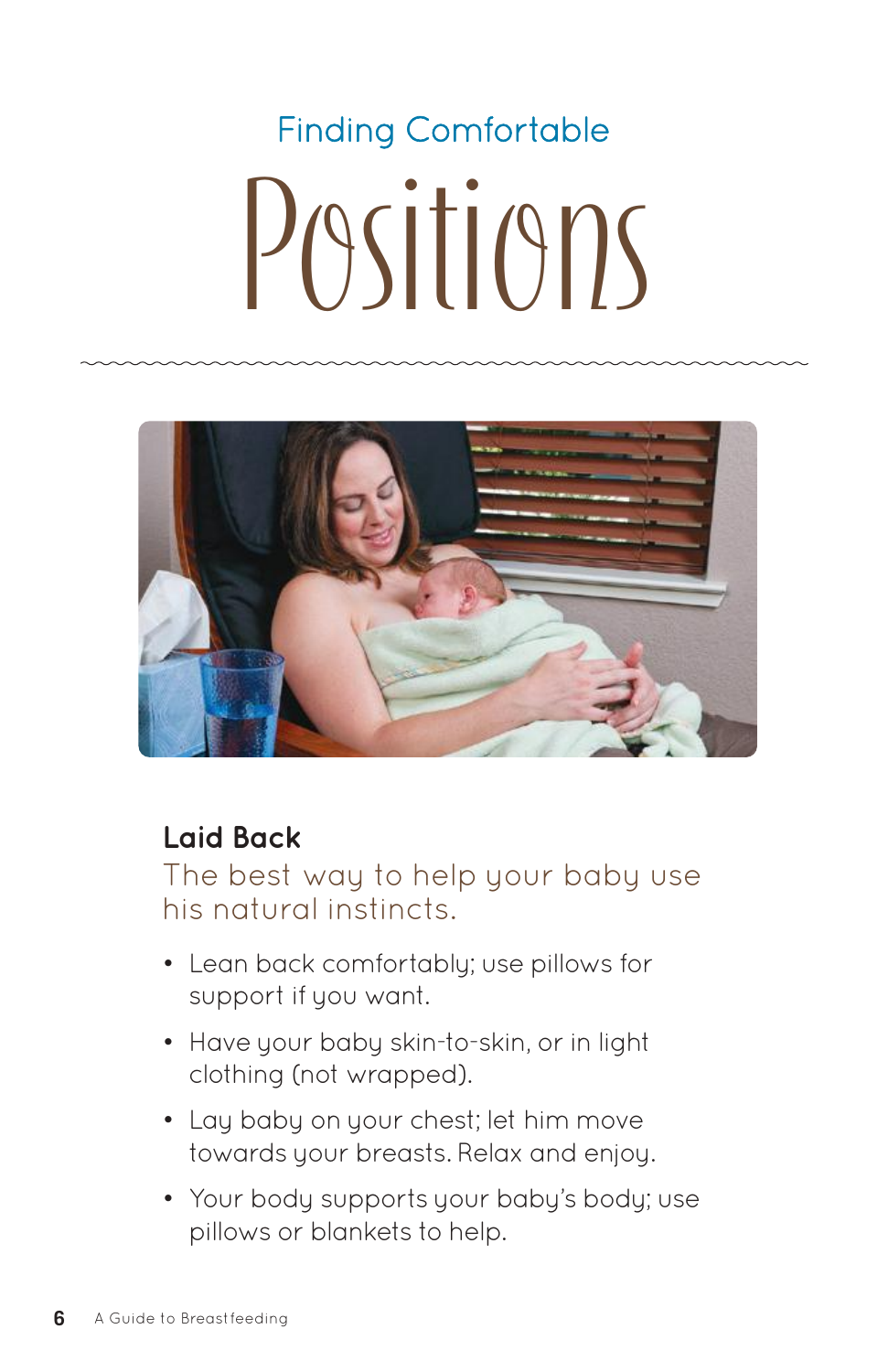

#### **Cross Cradle** Good for smaller babies.

- Support your baby's body and neck.
- Put your baby across your body tummy-to-tummy with you.
- Wrap her legs around your side.
- Baby breastfeeds on the breast opposite your supporting arm.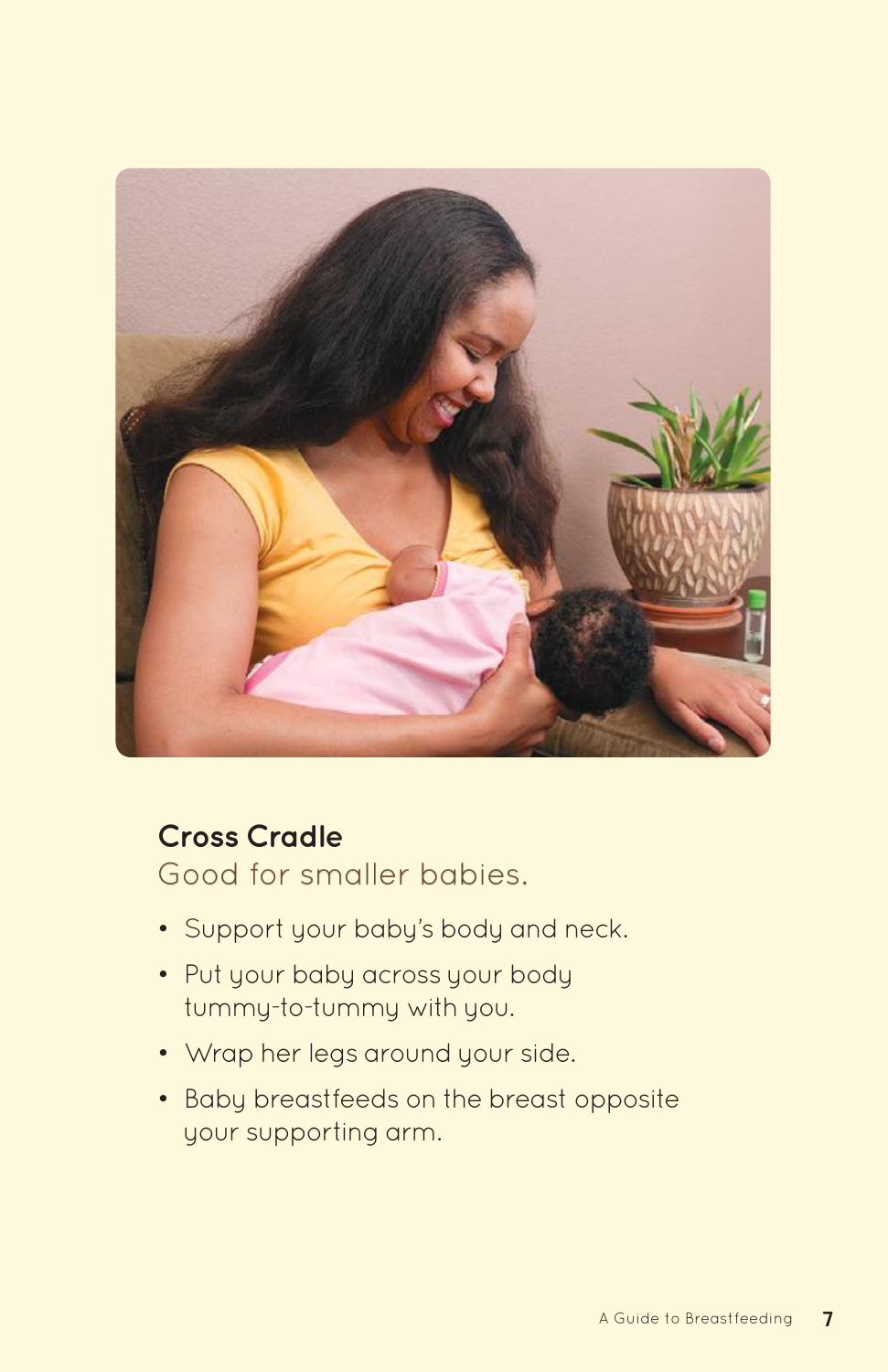

#### **Clutch or Football Hold** Good for women with large breasts.

- Place one or more pillows at your side to support your arm.
- Put your baby on the pillow with his legs tucked under your arm.
- Slide your arm under your baby's back and support his neck with your hand.
- Hold baby with arm on the same side as the breast being offered.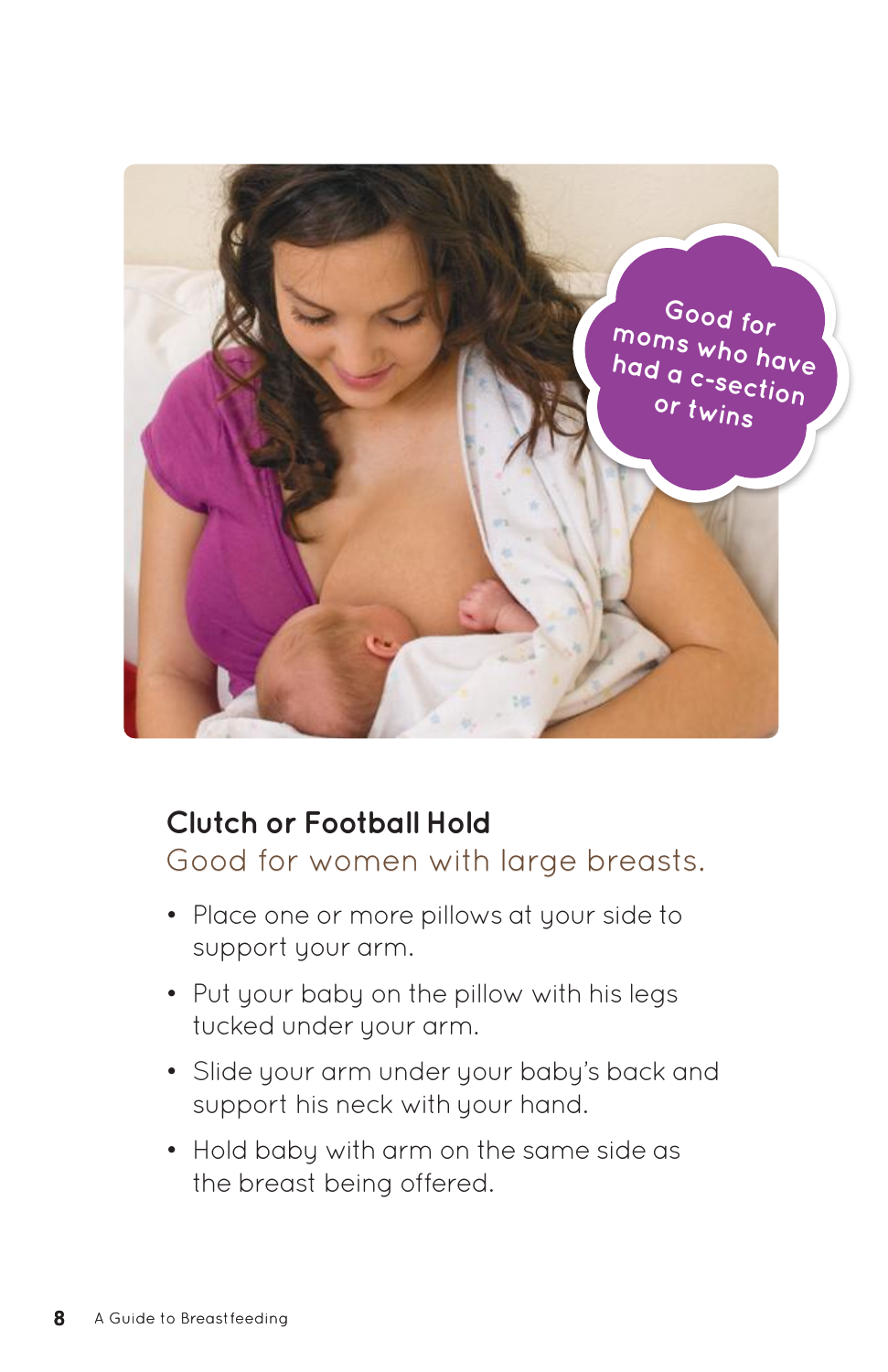

#### **Lying Down**

#### Most comfortable for women who have had a difficult delivery or for night feeds.

- Use pillows for comfort as needed.
- Start with his nose in front of your nipple, just like the other positions.
- Support your baby with your arm, a pillow, or a rolled-up blanket.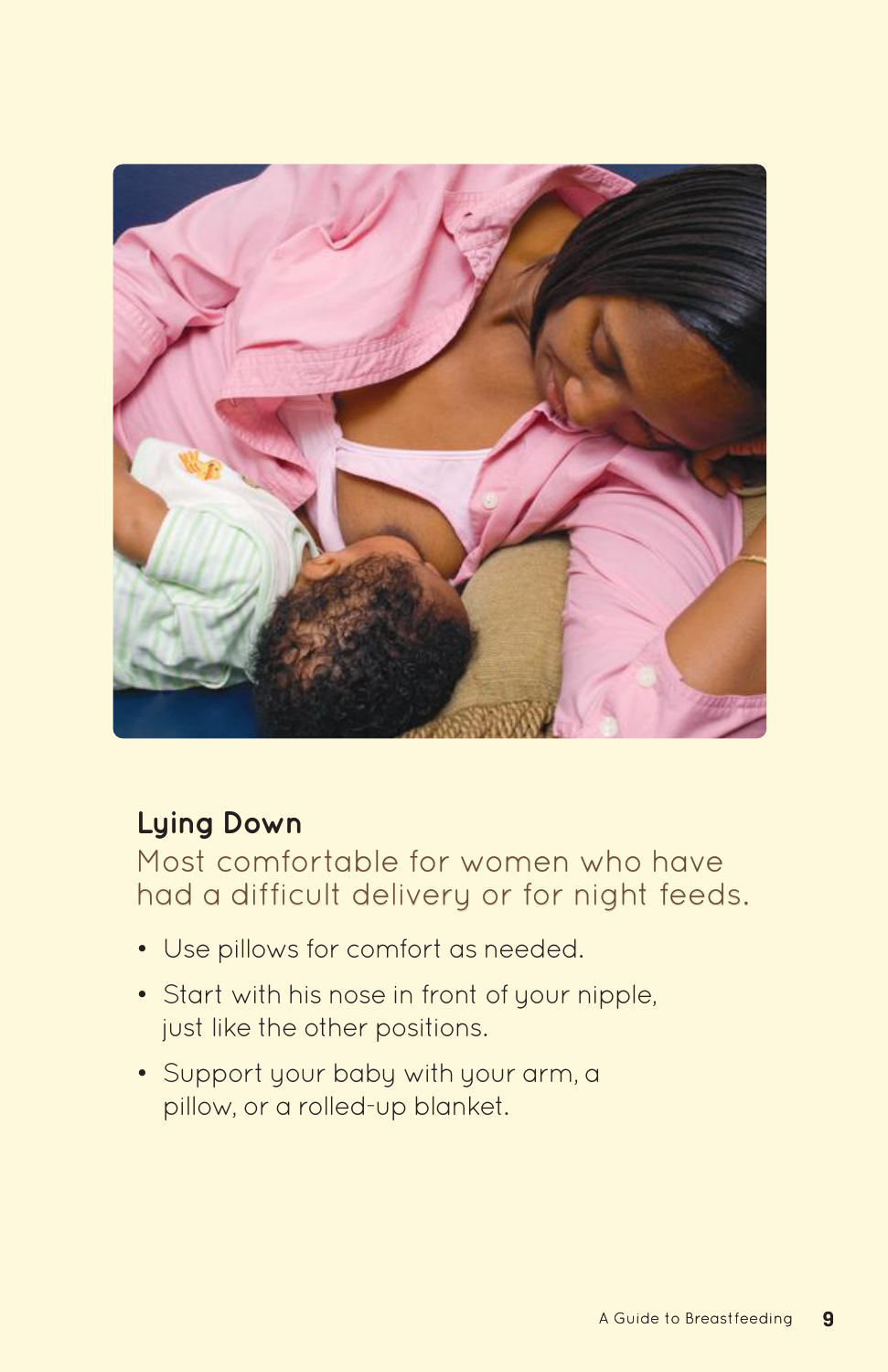

#### **Cradle Hold** Most common position for older babies.

- Place a pillow in your lap.
- Put your baby on his side, tummy-to-tummy with you.
- Rest his head on your arm starting off with his nose in front of your nipple.
- Tuck his lower arm under your breast.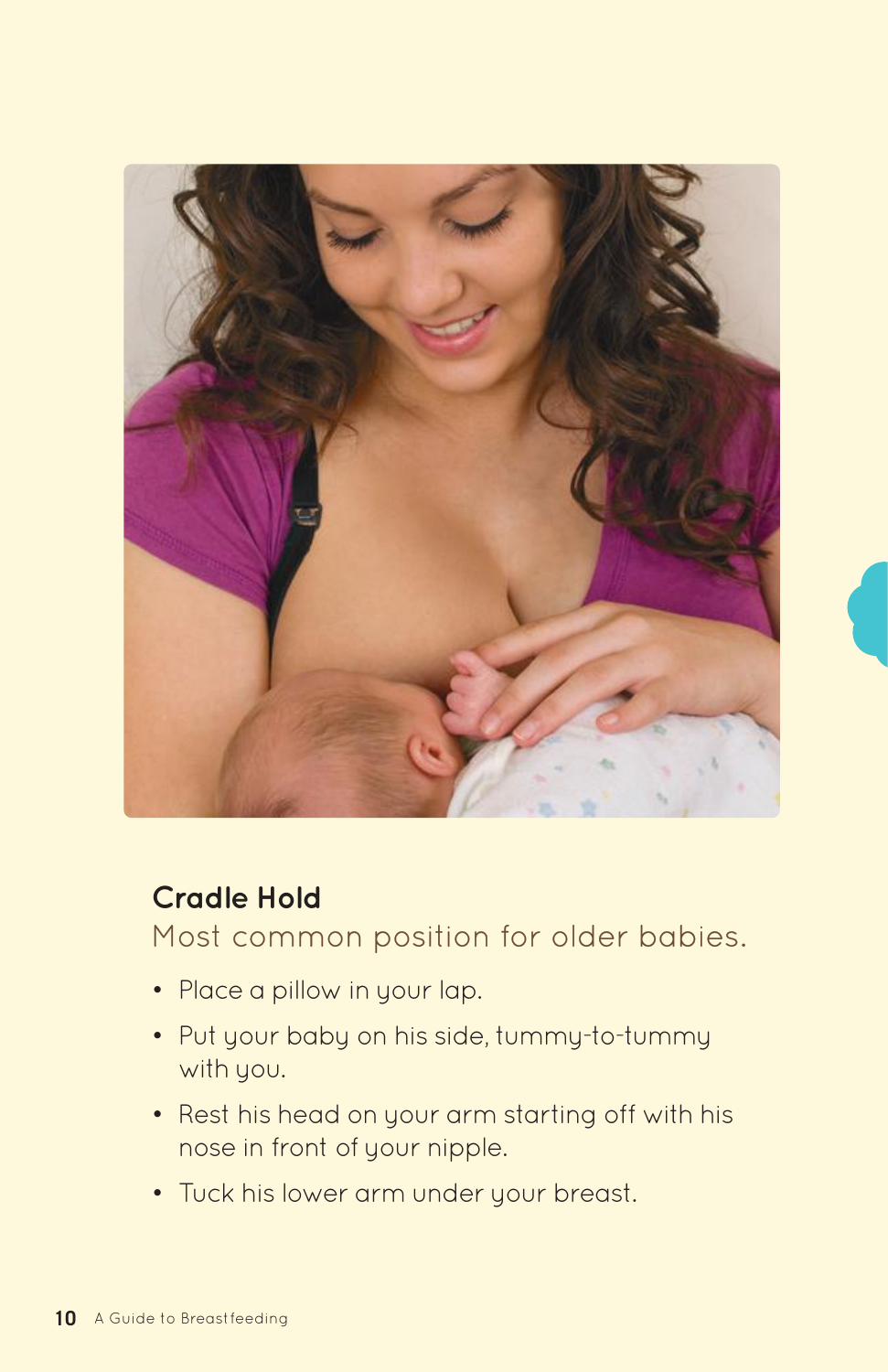## <span id="page-10-0"></span>**Good Latch** Tips for a

Latch is the way a baby attaches to the breast. A good latch is important to:

- Make sure baby gets enough milk
- Avoid sore nipples
- Help your breasts make more milk

Many moms and babies may need a little help and reassurance in the beginning. Remember, it's okay to ask for help. Here are some tips:

- Find a comfortable position with lots of support. Snuggle your baby in close to you.
- Line up baby's nose with your nipple. Baby's head can then tilt back, letting his mouth reach up and over your nipple. A wide open mouth helps baby to get more of the dark skin around your nipple (areola) in his mouth.
- Watch to see that baby's chin and lower lip touch the breast first. Once on the breast, baby's chin will be pushed in against the breast.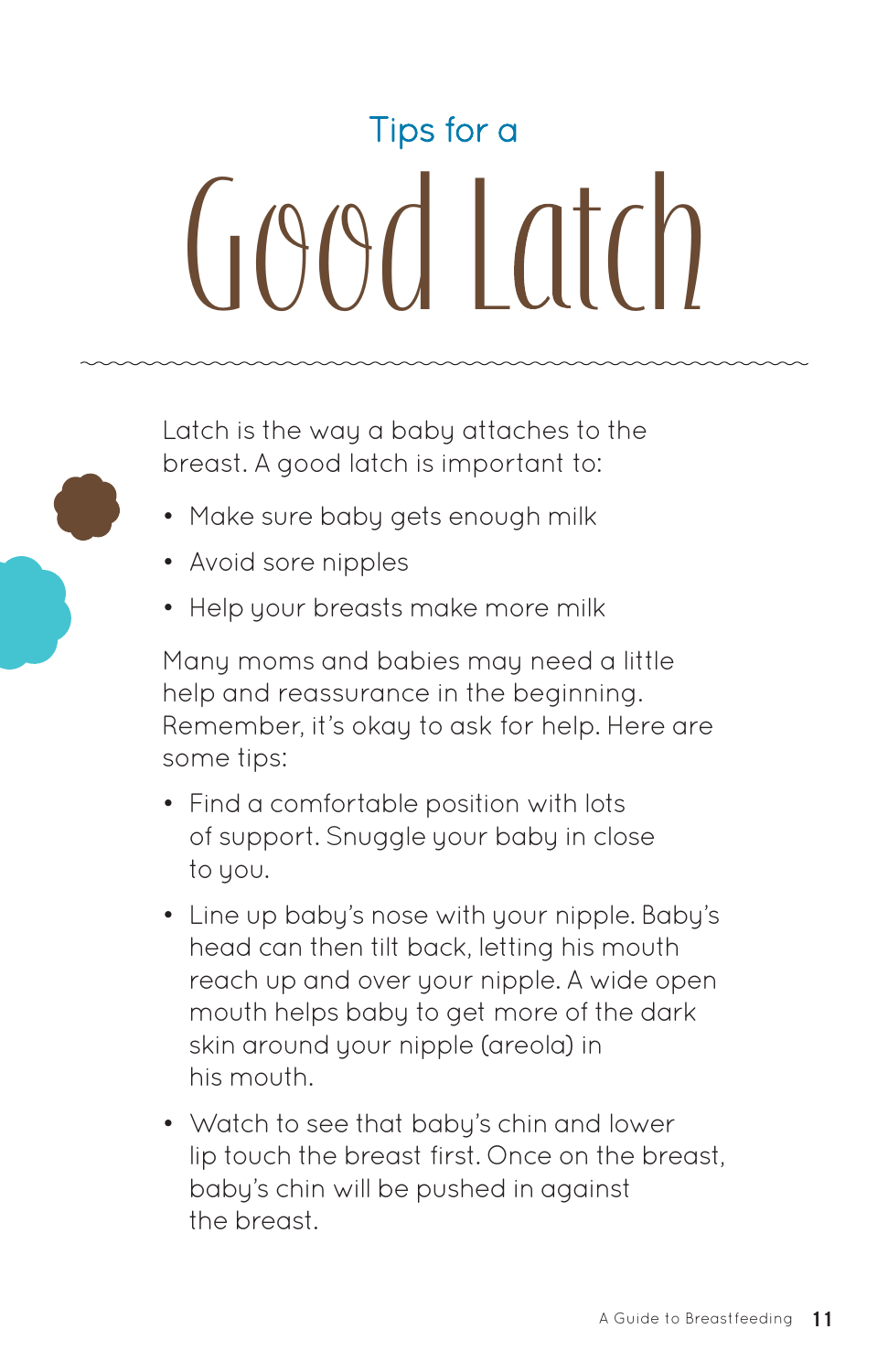

You can tell your baby is latched on well and getting milk if:

- Both of his lips are curled out wide, not tucked in.
- Cheeks are rounded.
- You can hear or see baby swallowing.
- You do not feel pain while breastfeeding.

**My baby would not latch on. The WIC people helped me try different positions, I never gave up. Thanks WIC!**

**—WIC Mom**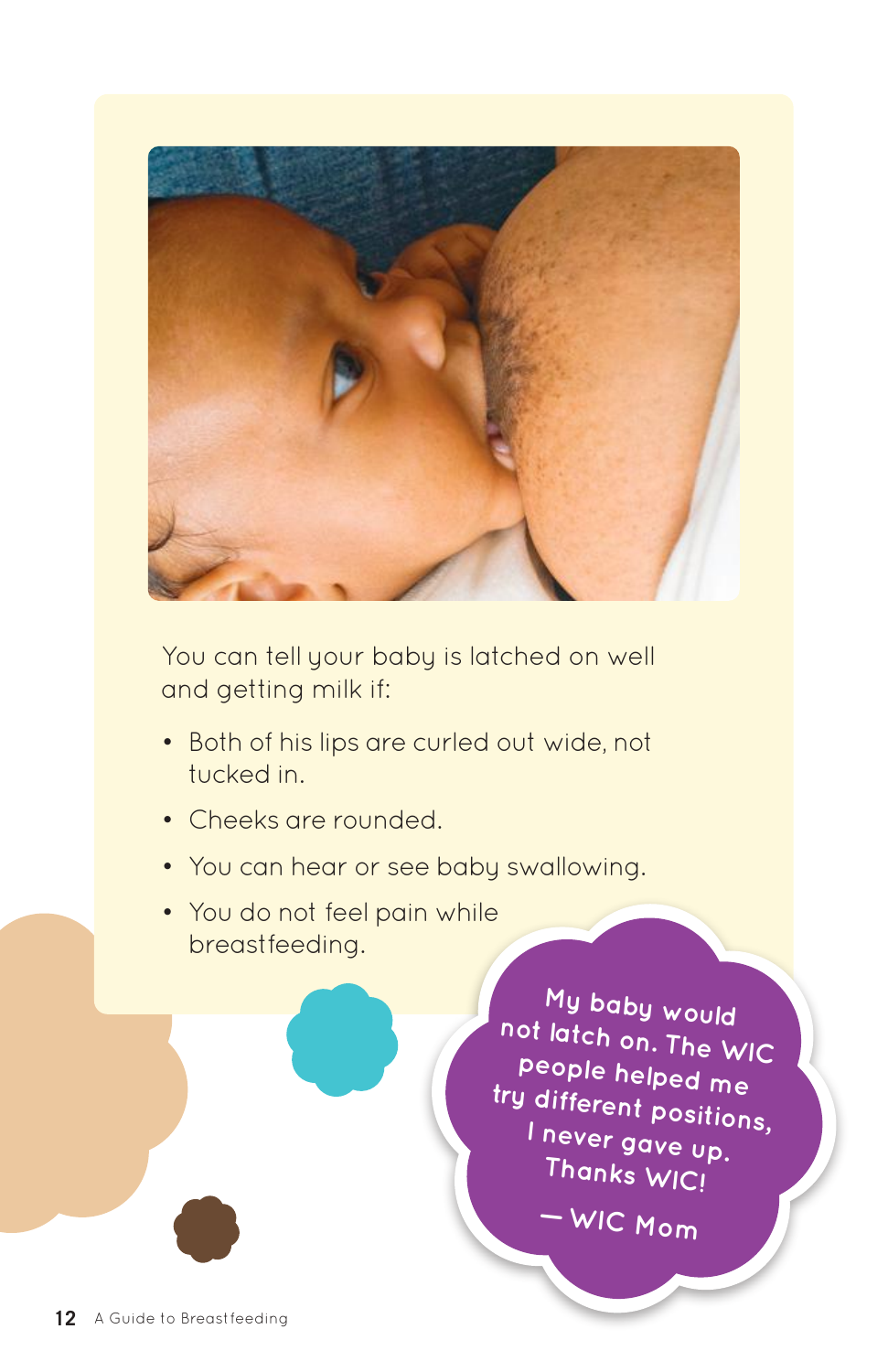### <span id="page-12-0"></span>**Support** of Family, Friends, and Dad Makes a Difference



- Encourage mom with words of support; things will get easier.
- Limit visitors and visiting times, especially at the hospital when mom and baby are learning to breastfeed.
- Hold baby skin-to-skin.
- Get to know normal baby behavior, especially for crying and sleeping. Ask WIC staff for help.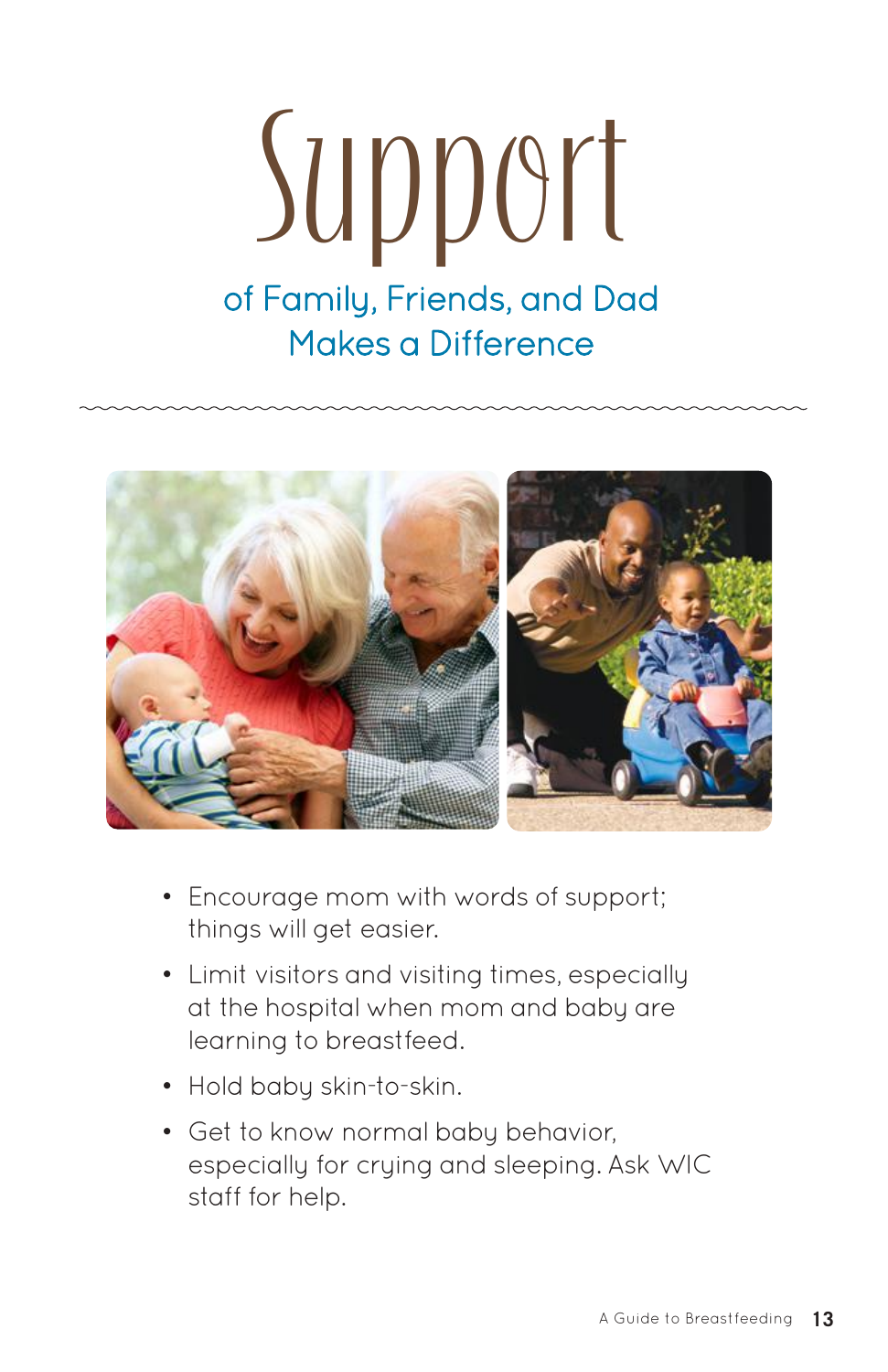- Speak up for mom's wishes.
- Take mom to get breastfeeding help, if she wants it.
- Ask grandma to pick the kids up from school.
- Help with cooking, cleaning, laundry, and chores.
- Ask a friend to bring over a meal.

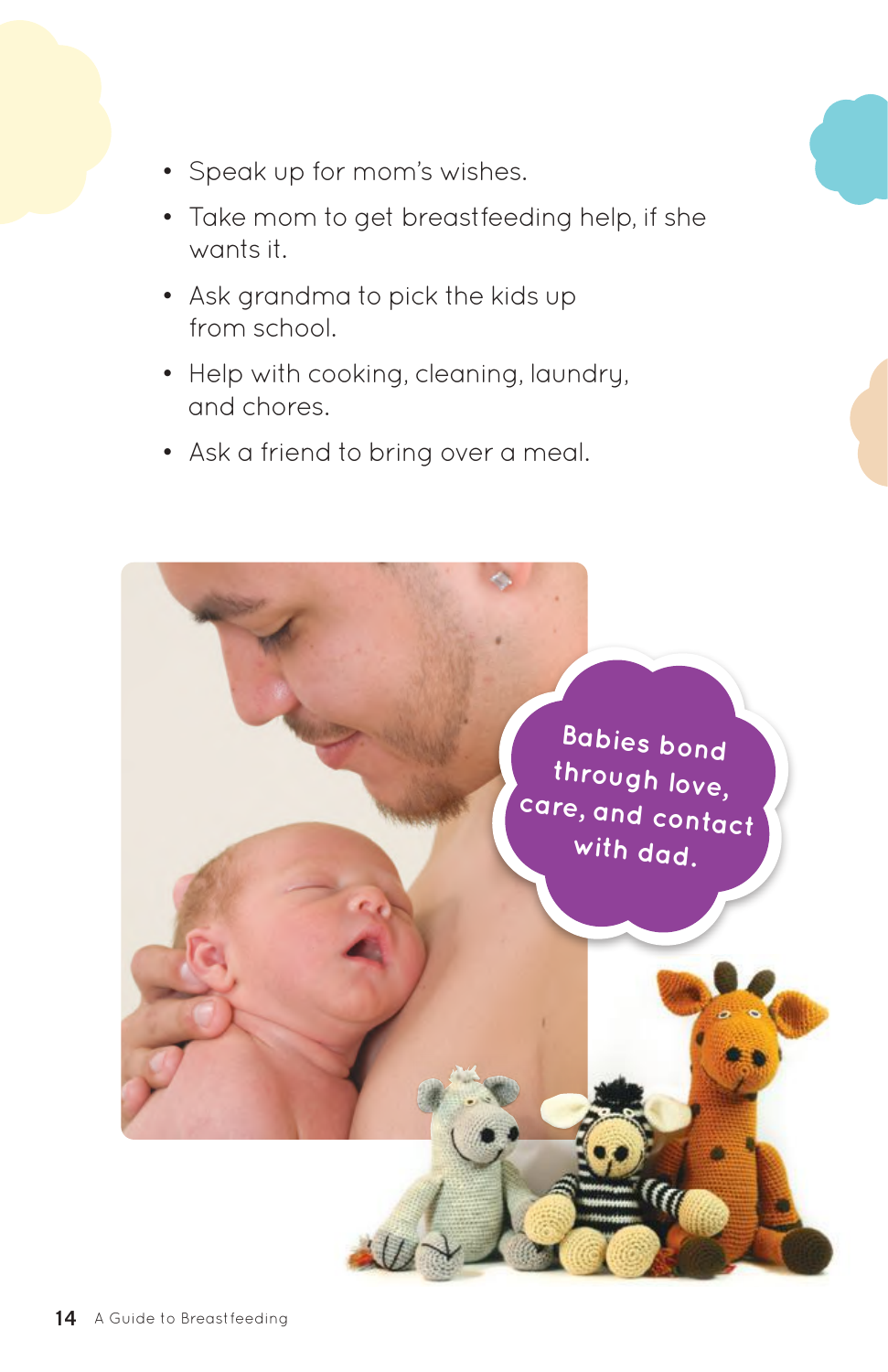<span id="page-14-0"></span>

#### **Will I have milk as soon as my baby is born?**

Yes. Although your breasts may feel soft, you are already making colostrum, your first milk.

This special first milk is thick and yellow. It helps your baby learn to suck and swallow and is all she needs for now.

Even though you may only have small amounts of this first milk, colostrum has protein, vitamins, and lots of antibodies that protect your baby from getting sick.

#### **How often should I feed my baby?**

- Feed your baby when she is hungry.
- Breastfeed your newborn baby 10 or more times in a 24-hour period.
- If your baby is sleeping a lot, you may need to wake her up for some feedings.
- Let your baby decide when she is ready to eat and when to end the feeding.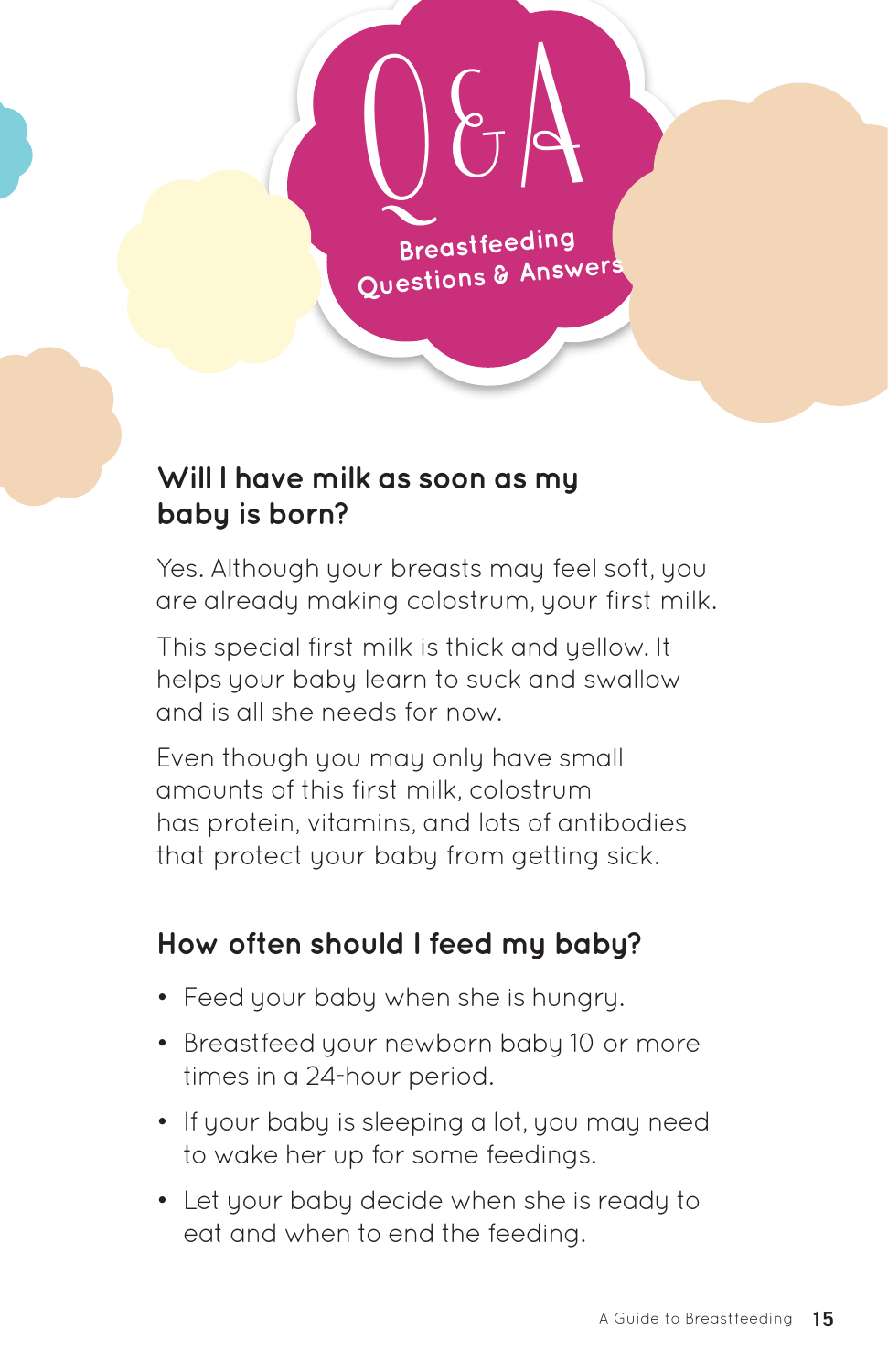#### **Will I have enough milk to feed my baby?**

- Yes. The more you breastfeed your baby, the more milk you make. Using formula, even a small amount, will reduce the amount of milk you make.
- Newborn babies have small stomachs, about the size of their fist, so they need to breastfeed often.
- After a few days, you will start to make larger amounts of milk.
- If you choose to use a pacifier, delay use until at least one month of age to ensure breastfeeding is going well.
- After the first few days, your breasts will feel full and firm. Then after a few weeks, your breasts will start to feel softer and not as full. This is normal; your milk supply is adjusting to your baby's needs. Your milk has NOT gone away.

#### **What are growth spurts?**

• Growth spurts are short periods of time when your baby is growing at a faster rate, has a bigger appetite, and may be fussier.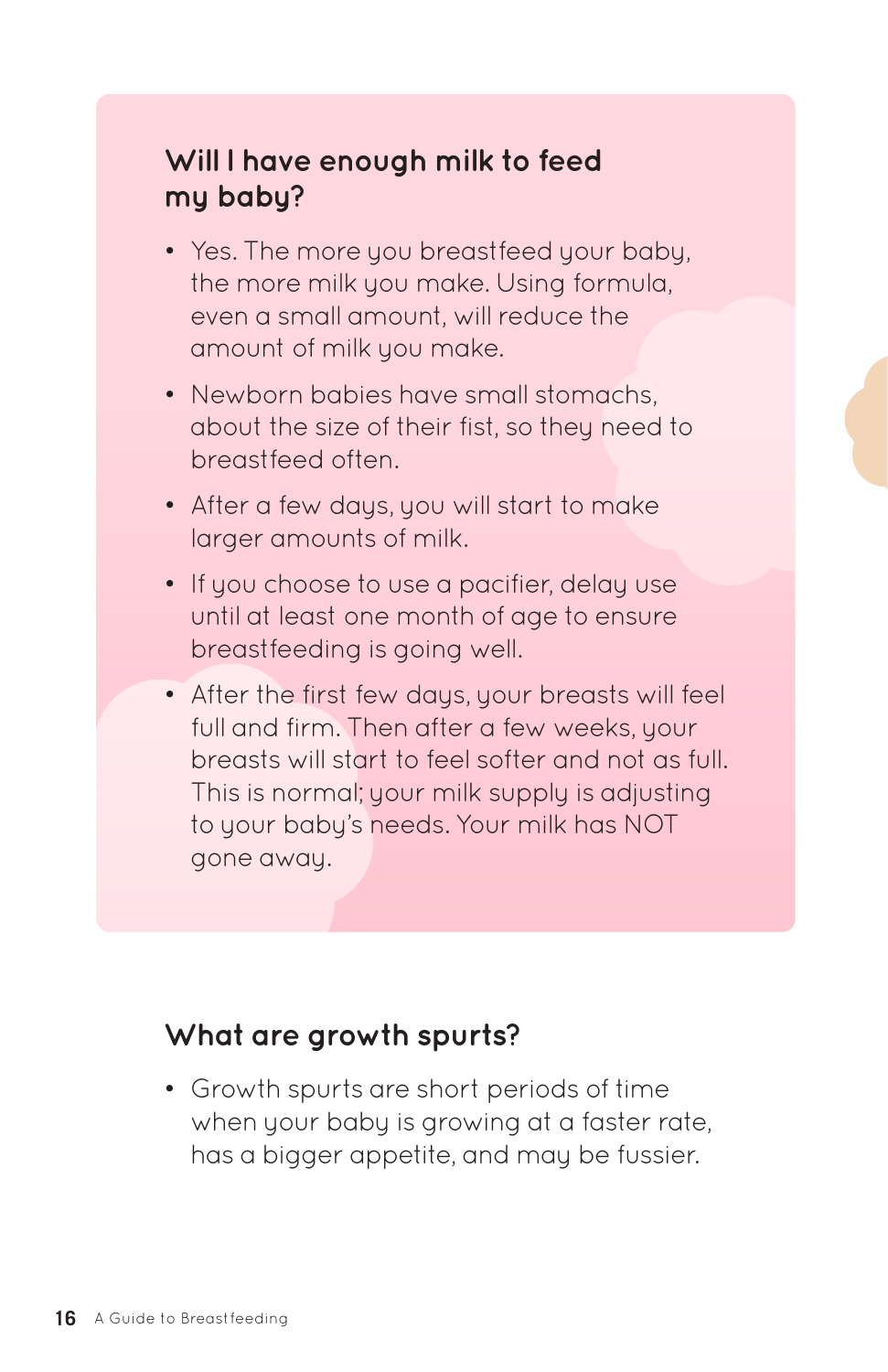- Growth spurts often happen around 7 to 10 days, 2 to 3 weeks, 6 weeks, and 3 months.
- You can expect your baby to want to be close to you and breastfeed more often during these times. Be confident, your body knows what to do and will make more milk.

#### **How do I know that my baby is getting enough milk?**

- You can tell your baby is getting enough milk by her weight gain and the number of diapers she uses.
- Most babies lose a few ounces in the first few days. After day 4, your baby should be gaining weight, getting back to her birth weight by 10 to 14 days of age.
- The chart on the next page shows the number of diapers your baby should use in the first week.
- It's okay if your baby uses **more** diapers than shown, but if your baby uses **less,** call your doctor.
- At 6 to 8 weeks, she may not have as many dirty diapers; this is normal. She will still have at least 5 wet diapers per day.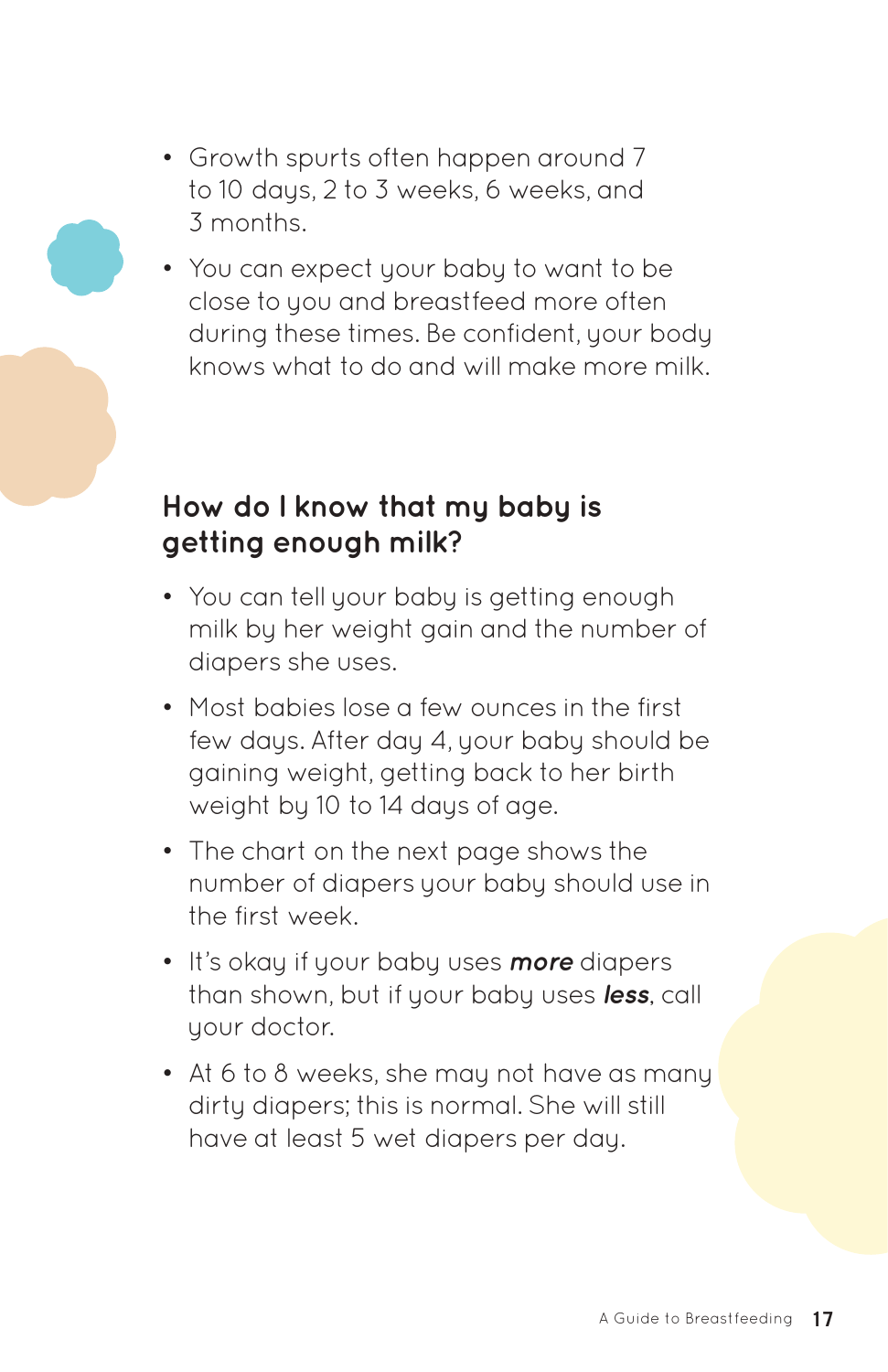

#### How many diapers does your baby use?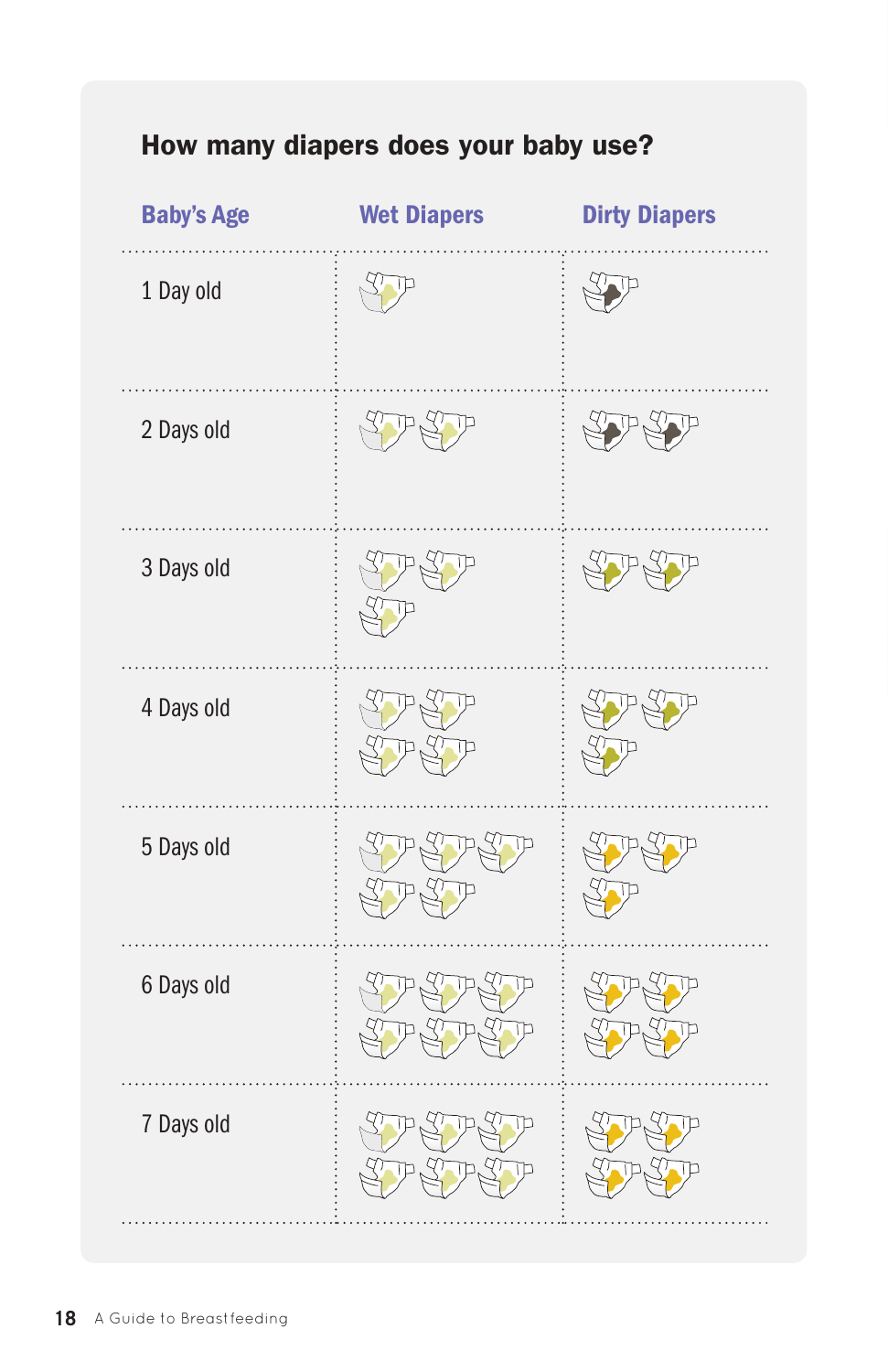#### The first week your baby's stools will change:



Days 1–2 Black, thick, and sticky



Days 3–4 Greenish to yellow and less thick



By Day 5 Mustard or yellow, seedy and watery

Your baby will have more and more wet diapers.

#### **How will I know when my baby is hungry?**

Look for these early signs of hunger before your baby starts to cry:

- Keeps her hands near her mouth
- Bends her arms and legs
- Makes sucking noises
- Puckers her lips

Don't wait until your baby starts to cry. A crying baby is hard to feed.

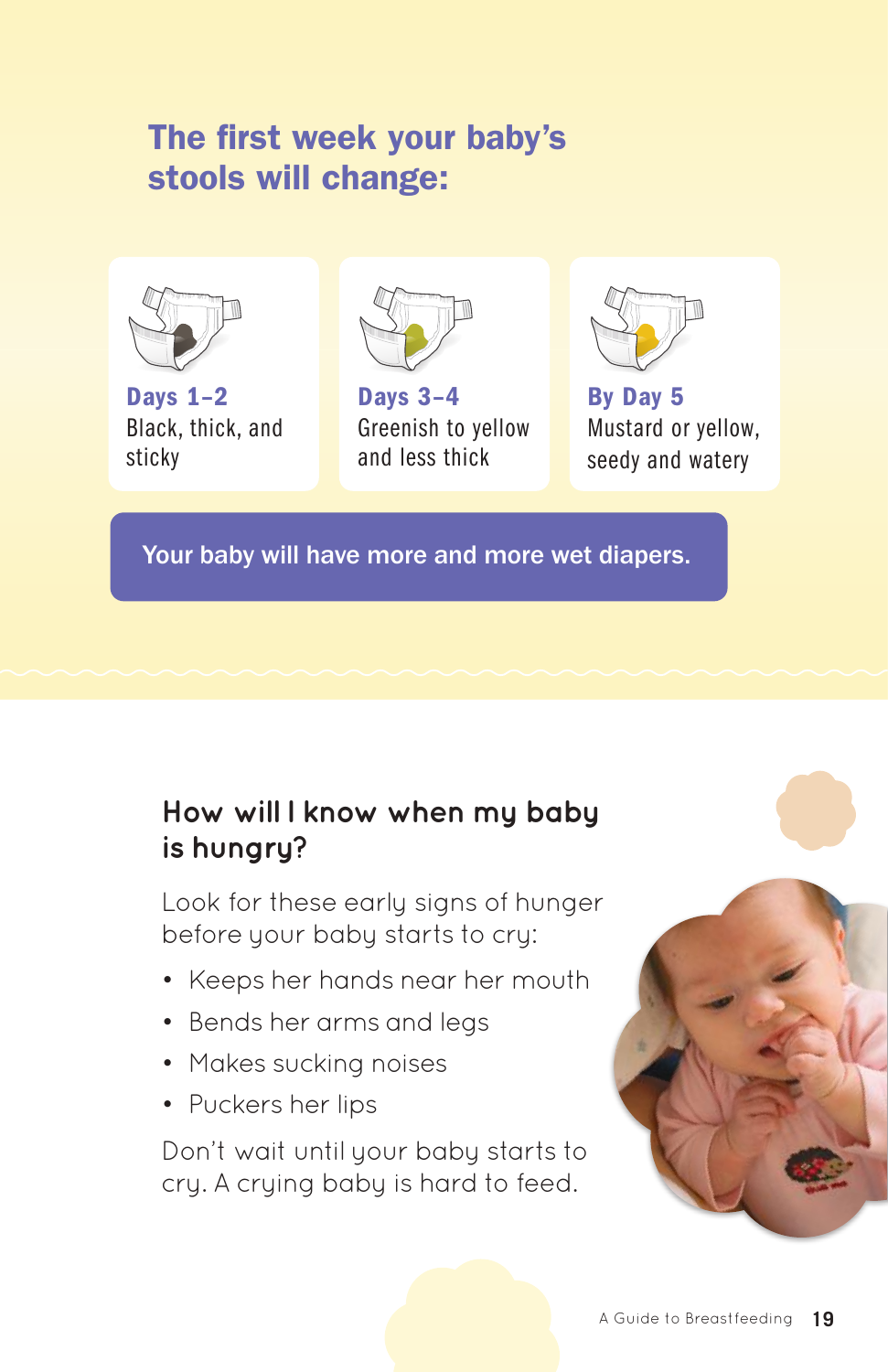#### **How will I know when my baby is full?**

Let your baby decide when he is full. Look for these signs:

- Sucking slows down or stops
- Arms and hands relax
- Baby lets go of the breast
- 

• Baby falls asleep **I knew my baby was full when she would turn her head away and stop eating and fall asleep.** 

**—WIC mom**

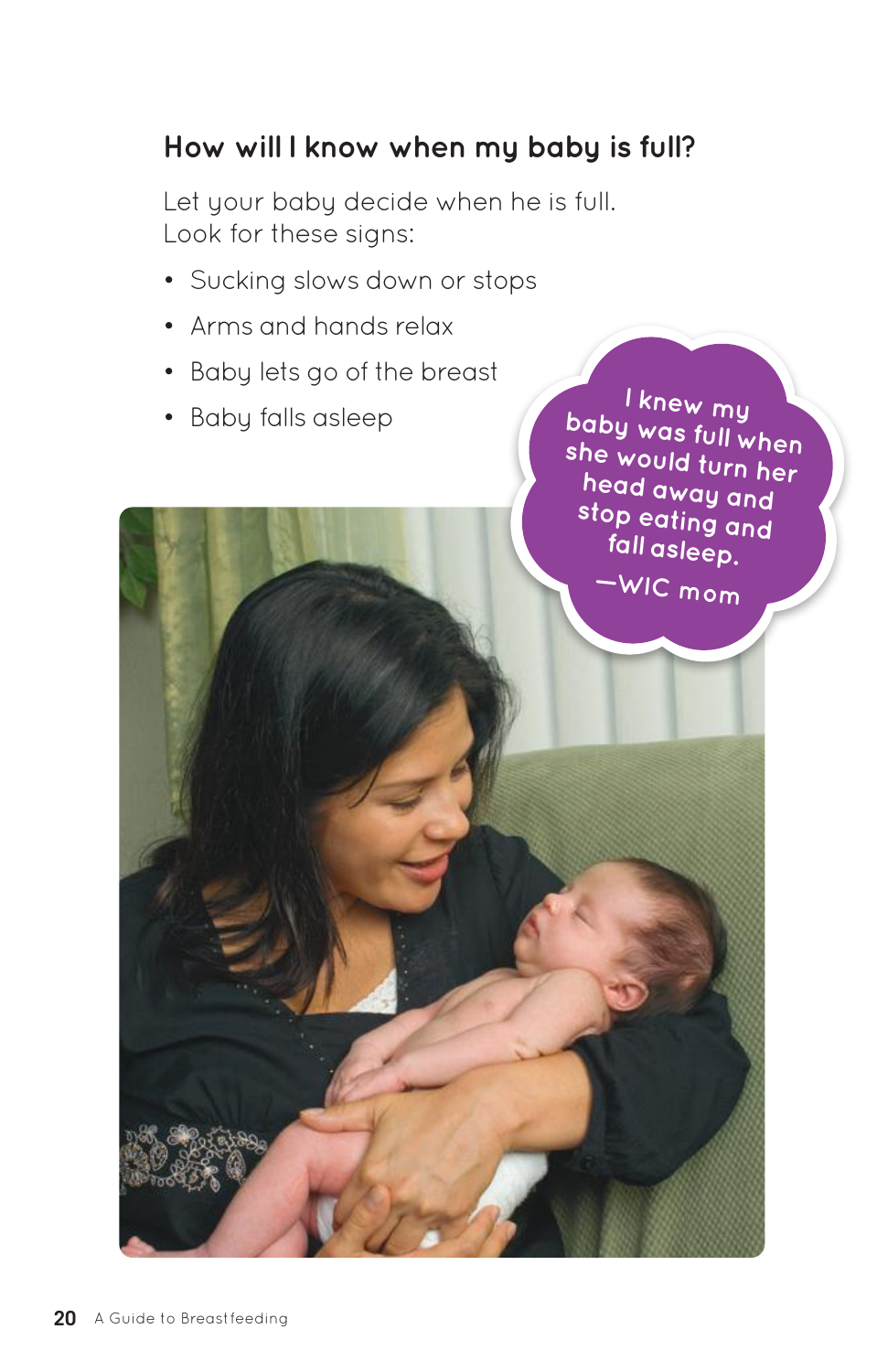#### **What is engorgement?**

Engorgement is when your breasts become swollen and painful, maybe because you have missed or delayed feedings. Your breasts feel "hard as rocks" and your baby may not be able to latch very well. Call your WIC Lactation Consultant or peer counselor for advice and guidance.

Here are some quick tips for some relief:

- Before breastfeeding, take a warm shower or apply warm compresses.
- Hand express or pump a small amount of breastmilk to soften breasts for an easier latch.
- If your breasts are too hard to latch your baby, call your WIC lactation consultant and ask about reverse pressure softening.
- After feeding, put ice packs on your breasts for 20 minutes to help reduce swelling. You can use bags of frozen peas.
- Don't offer formula supplements, skip or stop breastfeeding. This will only make the engorgement worse.



**The key to preventing swollen breasts is to breastfeed often, 10 or more times in 24 hours.**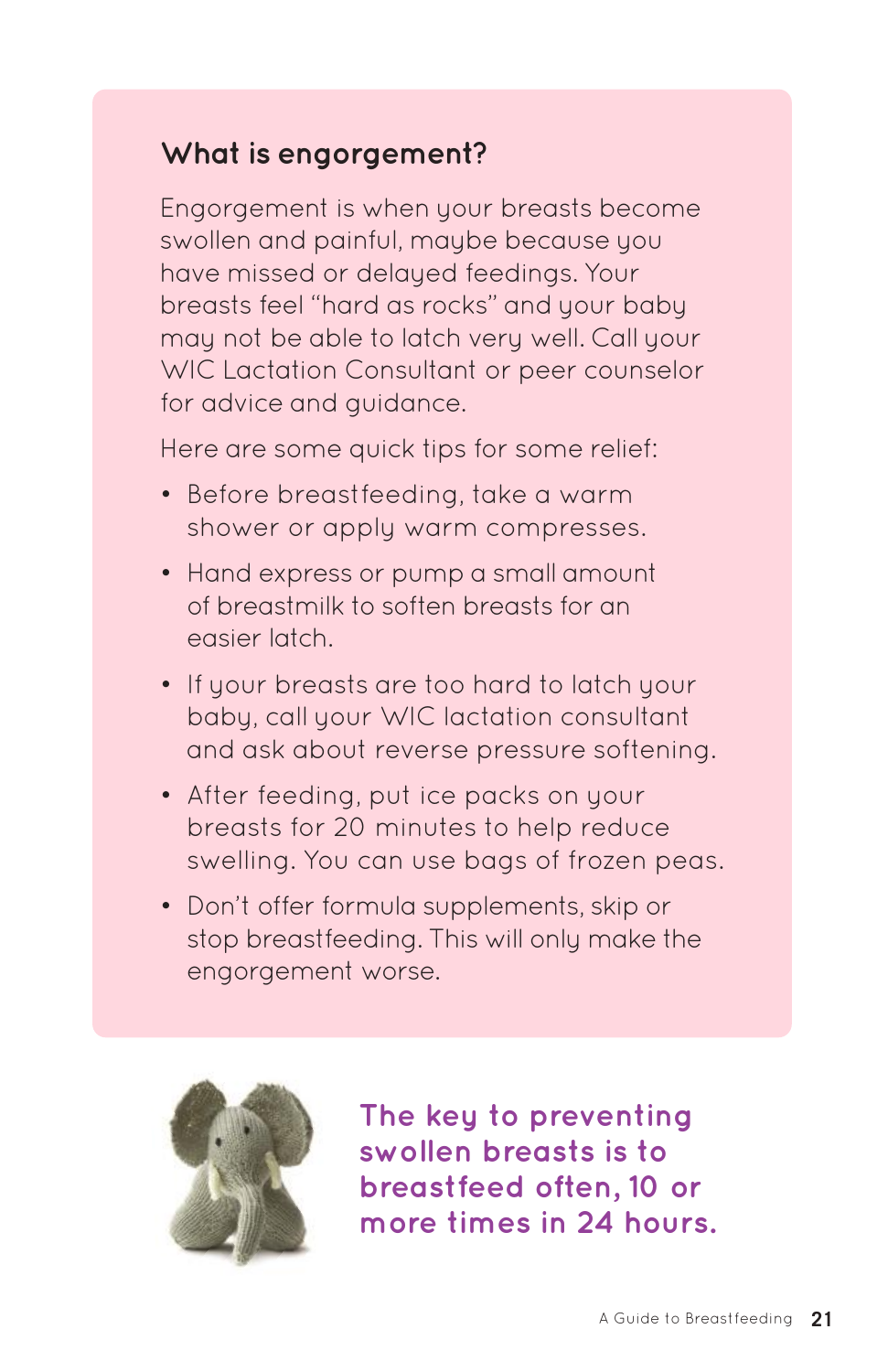

#### **How can I breastfeed in public?**

- Tuck a corner of the receiving blanket under your bra strap and then cover the baby.
- Try a baby sling. When used correctly, it lets your baby be carried and breastfed while you are out shopping or walking.
- Layer a loose-fitting shirt over a tank top. This lets you pull up your top and breastfeed the baby, while using the outer shirt to cover you and the baby. No extra stuff to bring!
- Practice at home with your baby before going out so you are comfortable.
- California law says it is your right to breastfeed in public.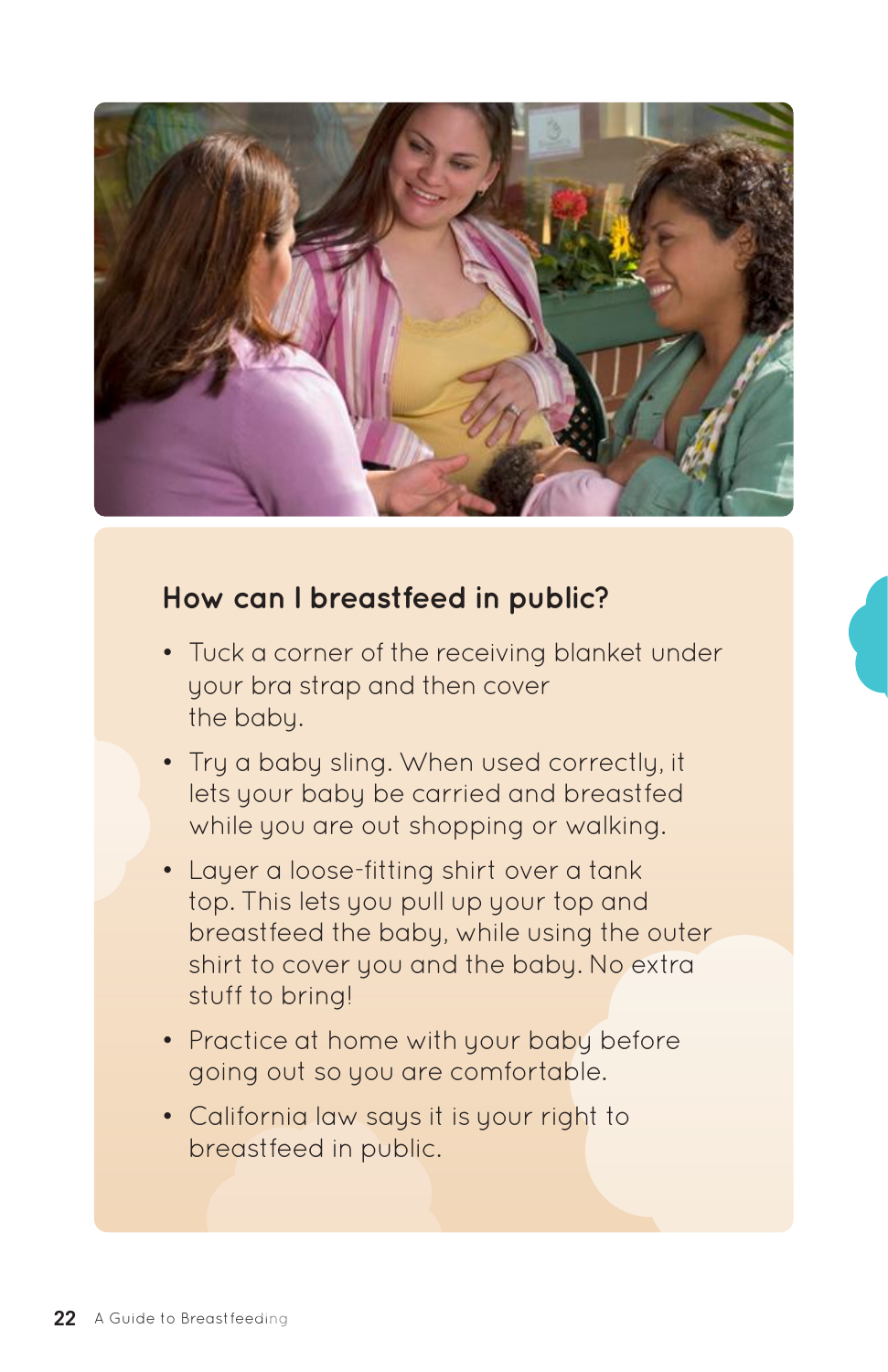#### **Will I have to watch what I eat and drink when I breastfeed?**

- You do not have to eat special foods while breastfeeding. It's best to try to eat a variety of healthy foods. However, you will still make "good" milk even if you do not eat the "right" foods every day.
- WIC provides breastfeeding moms a food package of greater value than moms who do not breastfeed. Ask your WIC staff about what's included.
- Drink enough fluids to satisfy your thirst. Drinking a lot of fluids will not make more breastmilk.
- Limit coffee, tea, cola, energy drinks, and other drinks with caffeine. Too much caffeine may make your baby fussy.
- According to the American Academy of Pediatrics, a breastfeeding mom can occasionally have an alcoholic drink. You should not drink excessively or regularly because this could harm your baby. Alcohol passes into breastmilk; so if you have an alcoholic drink, wait 2 to 3 hours before breastfeeding. **It's important**

Talk to your WIC counselor about taking medications, smoking, drinking alcohol, or any other concerns you may have.

**for me to breastfeed because it's a great bond and something only I can do for my baby. Plus, it's nutritious and beneficial to both of us.**

**—WIC mom**